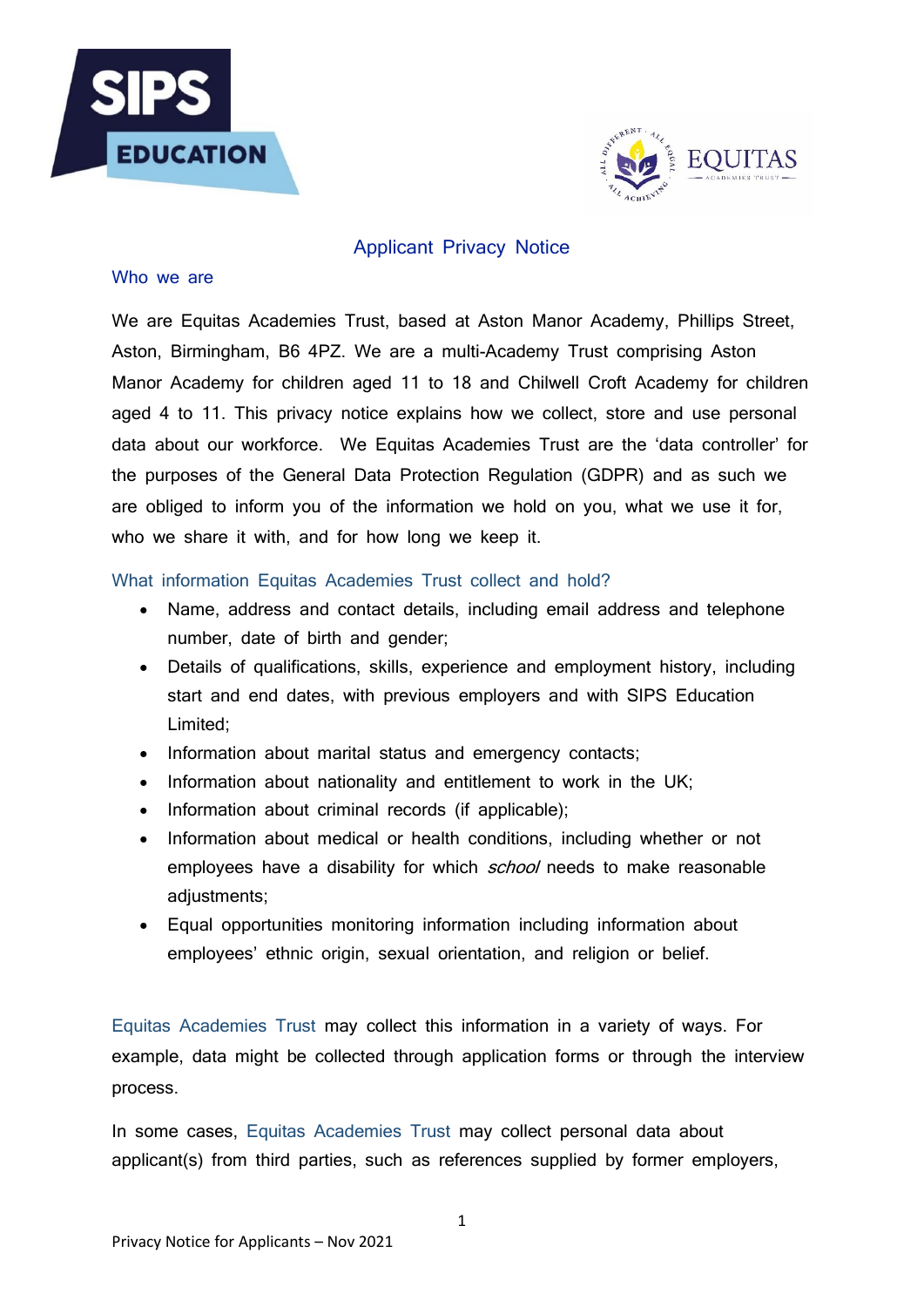information from employment background check providers, information from credit reference agencies and information from criminal records checks permitted by law. In most cases, Equitas Academies Trust will only seek information from third parties with the prior consent of the applicant(s) in question.

#### Why does Equitas Academies Trust process personal data?

Equitas Academies Trust has a legitimate interest in processing personal data prior to employment to:

- Run a recruitment process to employ suitable applicants to vacant positions within school:
- Ensure effective general HR and business administration throughout the recruitment process.

Some special categories of personal data, such as information about health or medical conditions, are processed to carry out employment law obligations (such as those in relation to applicants with disabilities). Where Equitas Academies Trust processes other special categories of personal data, such as information about ethnic origin, sexual orientation or religion or belief, this is for the purposes of equal opportunities monitoring. Data that Equitas Academies Trust uses for these purposes is anonymised or is collected with the express consent of applicants, which can be withdrawn at any time. Applicants are entirely free to decide whether to provide such data and there are no consequences of deciding against this.

Equitas Academies Trust process this information under Article 6 and 9 of the General Data Protection Regulations as follows:

Article 6 on the basis of:

- Consent: where you have given Equitas Academies Trust clear consent to process your personal data for a specific purpose
- Legal obligation**:** the processing is necessary for Equitas Academies Trust to comply with the law

Article 9 on the basis of: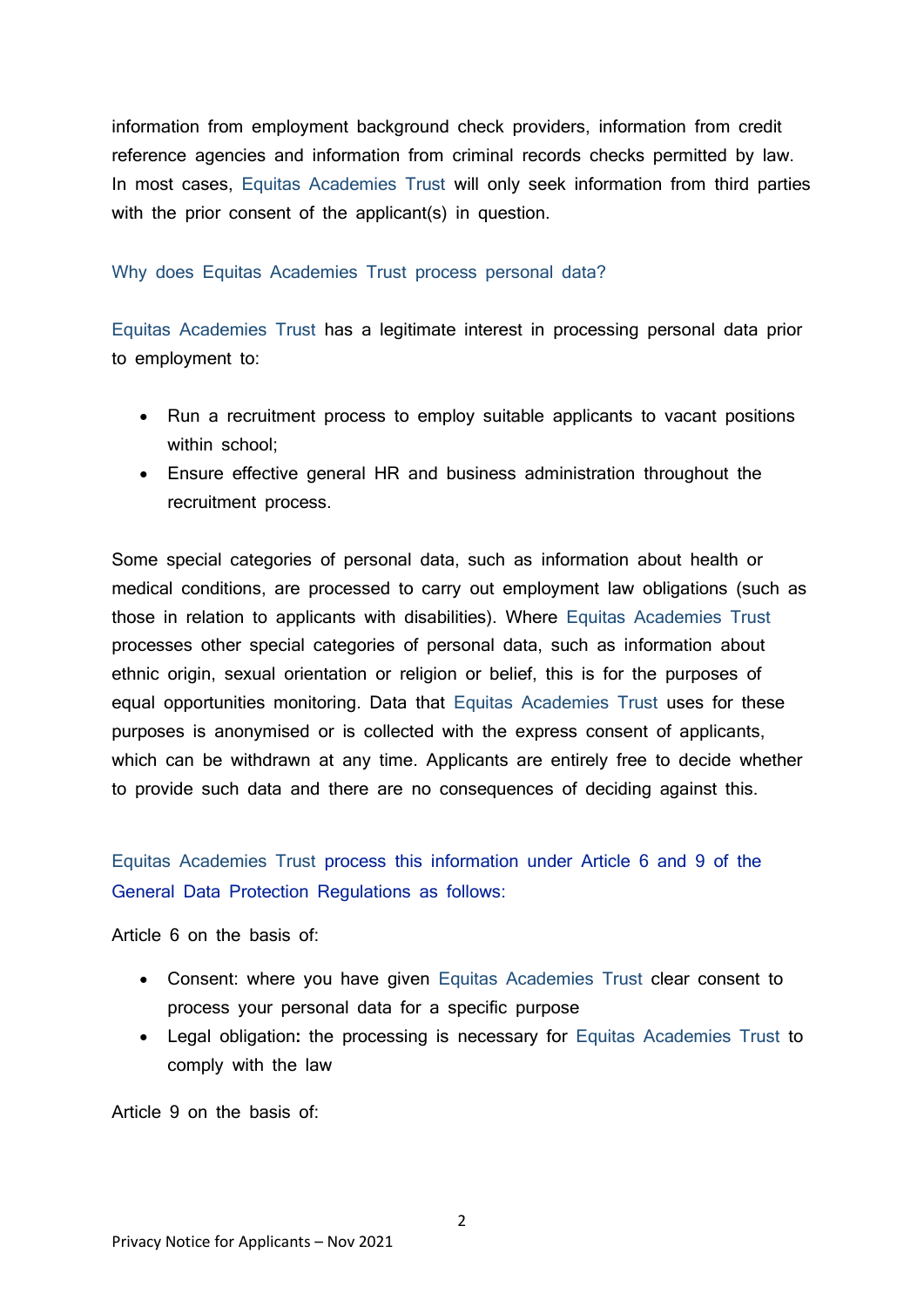- Where you have given your explicit consent to the processing of personal data for one or more specified purposes.
- processing is necessary for the purposes of carrying out the obligations and exercising specific rights of the controller or of the data subject in the field of employment and social security and social protection law

#### Who has access to data and why do we share it?

- Applicant information may be shared internally as part of the recruitment/shortlisting process. This will include members of the HR team, line managers where the vacancy exists, managers in the business area in which the successful employee will work.
- Equitas Academies Trust shares employee data with third parties in order to obtain pre-employment references from other employers, obtain employment background checks from third-party providers and obtain necessary criminal records checks from the Disclosure and Barring Service.
- Apart from the above examples, we only share your personal data if we believe someone's life is in danger or we believe we are compelled to by law. The secure database we use to store your data is kept in the UK and this data is not transferred to or stored at a destination outside the European Economic Area.

## How Equitas Academies Trust protect your data

Equitas Academies Trust takes the security of your data seriously. Equitas Academies Trust has internal policies and controls in place to try to ensure that your data is not lost, accidentally destroyed, misused or disclosed, and is not accessed except by its employees in the performance of their duties. Policies include Information Security Policy, Data Protection Policy, and email procedures regarding data protection. Where Equitas Academies Trust engages third parties to process personal data on its behalf, they do so on the basis of written instructions, are under a duty of confidentiality and are obliged to implement appropriate technical measures to ensure the security of data.

### For how long does Equitas Academies Trust keep data?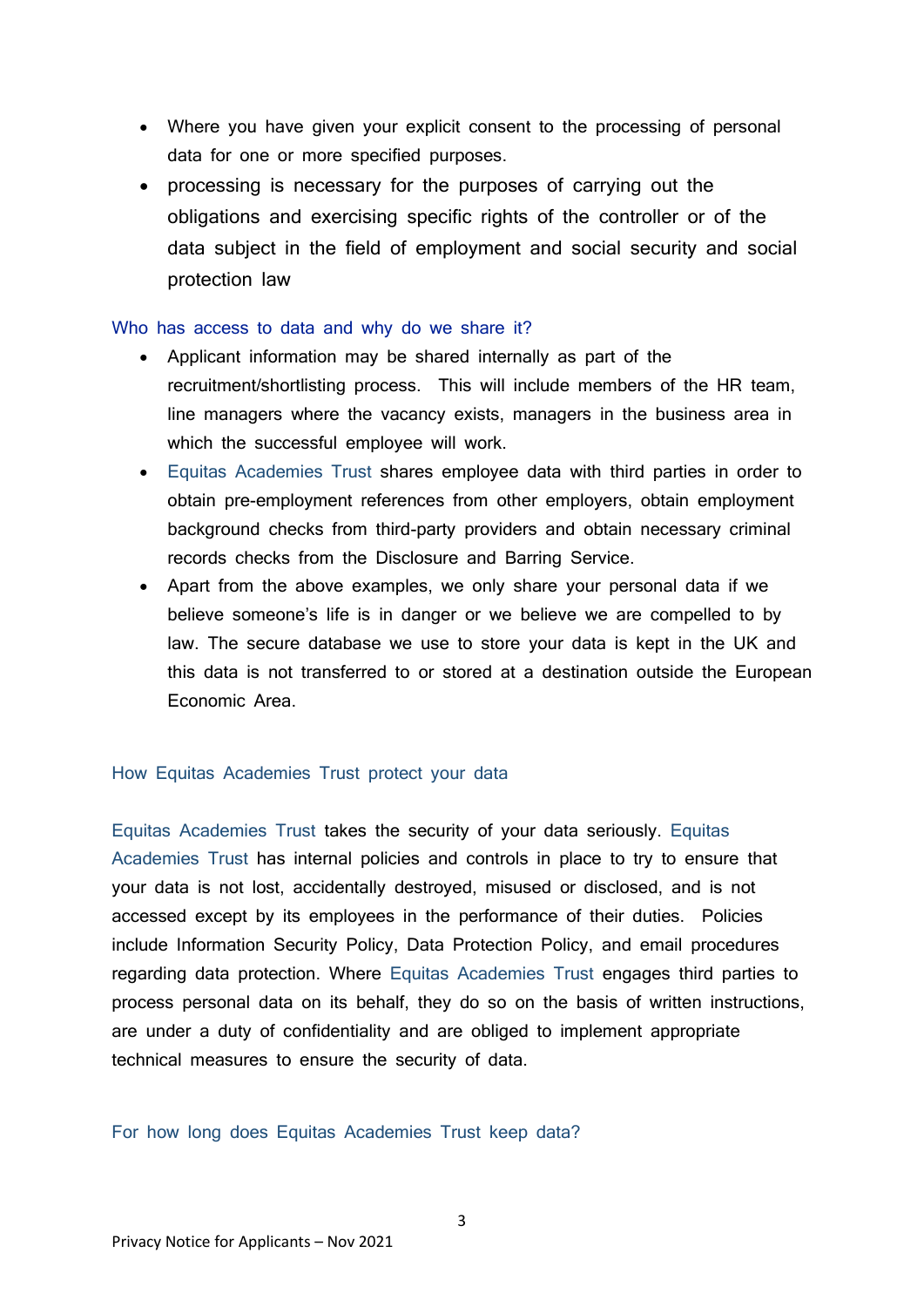As part of the recruitment process, data will be held for a period of 6 months for unsuccessful candidates.

# Requesting Access to your Personal Data and your Data Protection Rights

Under data protection legislation, applicant have the right to request access to information about them that we hold, through a Subject Access Request.

We will provide information in a way that is:

- Concise
- Transparent
- Intelligible
- Easily accessible
- Uses clear and plain language

If you would like to make a subject access request please contact our Data Protection Lead, Sharon Elliott. HR Manager, email: [selliott@equitasacademiestrust.com](mailto:selliott@equitasacademiestrust.com)

Data subjects have the following rights with regards to their personal information, as follows:

- Confirmation that their personal data is being processed
- Access to a copy of the data
- The purpose of the data processing
- The categories of personal data concerned
- Who the data has been, or will be, shared with
- How long the data will be stored for, or if this isn't possible, the criteria used to determine this period
- Where relevant, the existence of the right to request rectification, erasure or restrictions, or to object to such processing
- The right to lodge a complaint with the ICO or another supervisory authority
- The source of the data, if not the individual
- The safeguards provided if the data is being transferred internationally

You also have the right to: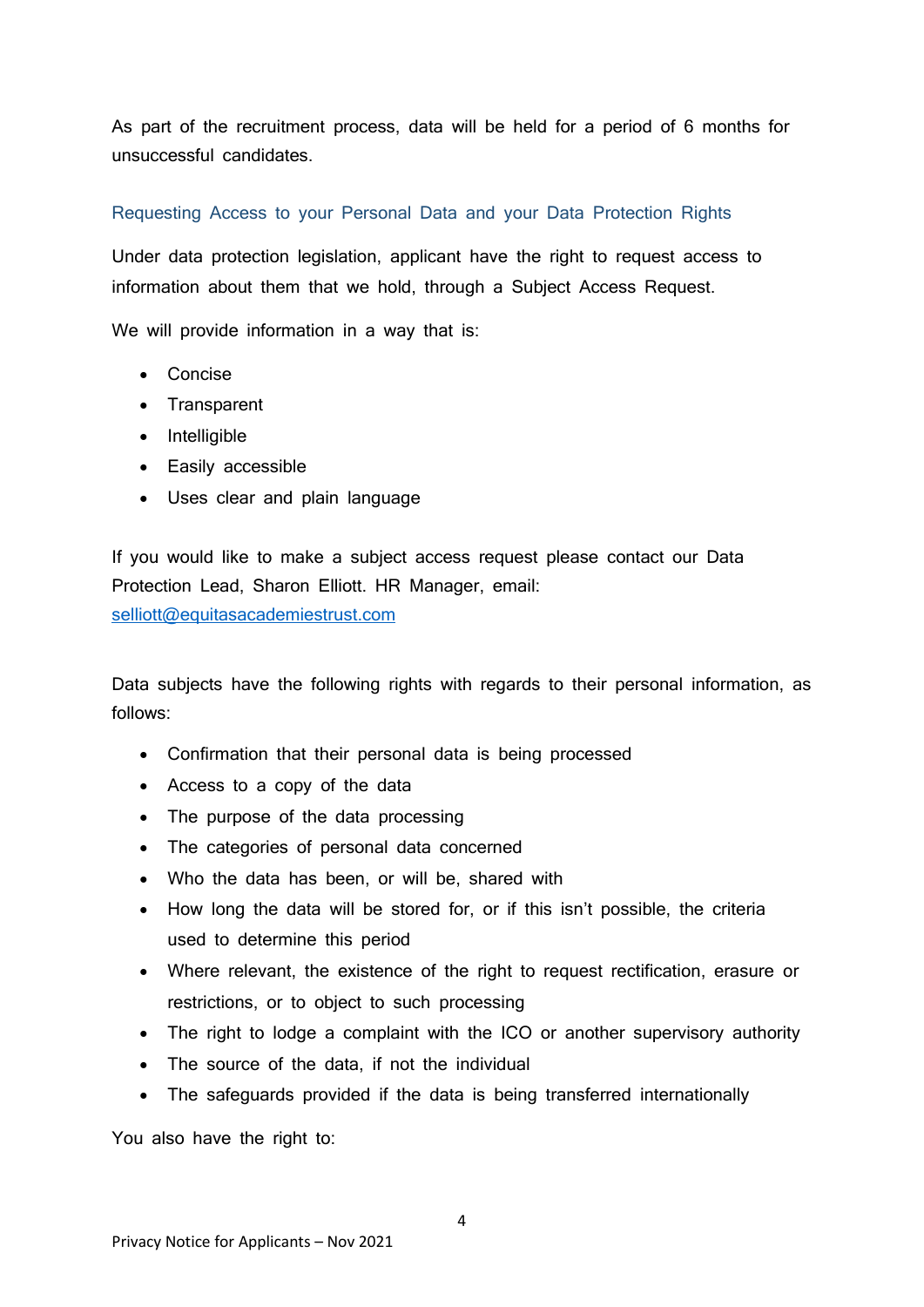- object to processing of personal data that is likely to cause, or is causing, damage or distress
- prevent processing for the purpose of direct marketing
- object to decisions being taken by automated means
- in certain circumstances, have inaccurate personal data rectified, blocked, erased or destroyed;

## Complaints.

We take any complaints about our collection and use of personal information very seriously. If you think that our collection or use of personal information is unfair, misleading or inappropriate, or have any other concern about our data processing, please raise this with us in the first instance. To make a complaint, please contact our Data Protection Lead within school Sharon Elliott. HR Manager, email [selliott@equitasacademiestrust.com.](mailto:selliott@equitasacademiestrust.com)

# Contact Us

If you have any questions, concerns or would like more information about anything mentioned in this privacy notice, please contact our Data Protection Lead.

Our Data Protection Officer (DPO) is provided by SIPS Education Ltd. The following officers can be contacted via GDPR@sips.co.uk:

Amanda Moore Sue Courtney-Donovan Laura Hadley

You can also report a concern online to the Information Commissioners Office at <https://ico.org.uk/concerns>

Telephone Number 0303 123 1113

Address: Information Commissioner's Office, Wycliffe House, Water Lane, Wilmslow, Cheshire, SK9 5AF 12.

### Changes to this privacy notice

This privacy notice may be updated from time to time. We encourage you to check this privacy notice from time to time to ensure you understand how your data will be used and to see any minor updates. If material changes are made to the